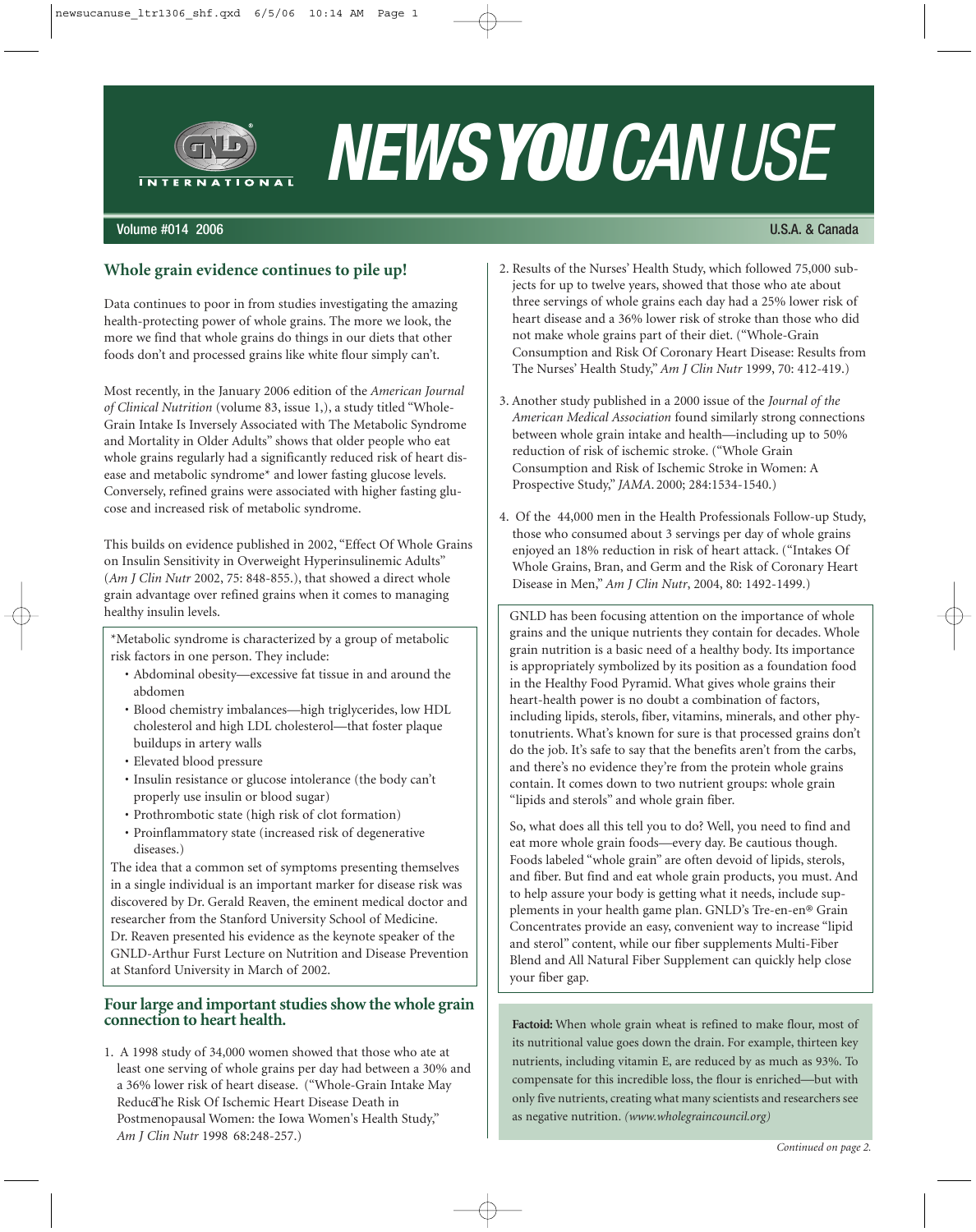#### **Probiotic "Acidophilus" shows promise for athletes and Epstein Barr related fatigue.**

When athletes become fatigued, one of the biological markers that doctors and researchers see is a drop in the natural virus fighter known as interferon. Low interferon levels are also seen in people infected with Epstein Barr Virus (EBV) and suffering from the chronic fatigue that accompanies it. According to research published in the May 2006 issue of the *British Journal of Sports Medicine* (BJSM; 40:351-354 – "Reversal of fatigued athlete's of a defect in interferon-gamma secretion after administration of lactobacillus acidophilus," by Dr. R. L. Clancy from the University of Newcastle in Australia,) supplementation with lactobacillus acidophilus (20 billion units per day) for just 30 days reversed interferon decline and returned it to healthy levels.

The power of probiotic (life-supporting) organisms has been presented in the GNLD product line for decades.GNLD's Acidophilus Plus is a "state-of-the-art & science" formulation that delivers a five billion unit synergistic blend of Lactobacillus Acidophilus, plus 4 other proven probiotics in each easy to swallow capsule. Exclusive "Gel-gard" technology assures delivery of viable probiotics directly to their target in the gastrointestinal tract.

#### **More good news about Lycopene and prostate cancer.**

Reports that show a connection between the carotenoid Lycopene and prostate cancer risk reduction have appeared in scientific literature and popular press since the early ' 90's. Epidemiological evidence resulting from studying men with and without prostate cancer points to a strong protective effect. One study showed that when Lycopene (from tomatoes) was present in the diet 4 to 5 times per week there was a 25% reduction in prostate cancer risk. Now a new study builds the case for prevention even stronger. Published in the May 2006 issue of the journal *Urological Oncology* (vol. 23, pp. 383- 385) this latest 40-member, 2-year study, using tomato-derived Lycopene, showed a 42% decrease in prostate-specific antigen (PSA) levels in the blood and a corresponding 82% increase in blood Lycopene levels. The "control" subjects from the same study, who did not receive Lycopene, showed a 23% climb in PSA levels and a 52% reduction in blood Lycopene levels. Lead researcher Nayan Monhanty states, "This initial small trial has shown that Lycopene is an effective chemopreventive agent in preventing HGPIN (a precancerous prostate condition) from becoming prostate cancer."

When the GNLD Scientific Advisory Board was developing Carotenoid Complex in the late 1980's, Lycopene was one of the key carotenoids targeted and achieved for the formula. Derived from tomatoes, the Lycopene in Carotenoid Complex is exactly the form and source shown to have greatest biological effectiveness. When we presented our initial research at the New York Academy of Sciences symposium "Carotenoids in Human Health" in 1991, the first indications as to the prostate protecting power of Lycopene were presented. ("Carotenoids in HumanHealth," Annals of the New York Academy of Sciences, Vol 691.)

#### **Omega-3 supplementation is great for back and neck pain.**

Many previous studies have reported that omega-3 fatty acids, both from fish and fish oil supplements, can reduce and even prevent

inflammation. A study published in the April 2006 issue of the journal *Surgical Neurology* (vol. 65, pp. 326-331) strengthened this connection, further showing that, given a little time to take effect, omega-3 supplementation is as effective as NSAIDs (Non-Steroidal Anti-Inflammatory Drugs) without any of the negative side-effects. 125 people suffering with non-surgical spine pain, and who were taking NSAIDs, volunteered to take a 2400 mg per day supplement of omega-3 fatty acids for a two week period and to follow that with 1200 mg per day thereafter. One month into the test participants responded very positively. 59% reported no more NSAID use. 60% reported improvement in their overall level of pain. 80% said they were satisfied with the results and 88% said they would continue with omega-3 supplementation.

#### **…and it's great for the brain, too!**

In a December 2004 study published in the *American Journal of Clinical Nutrition,* research investigating the long term effect of omega-3 consumption reported finding a direct benefit. In an observational study following a group of 64-year-old patients, it was determined that, when tested and compared to similar tests they had taken in 1947, those with the highest omega-3 intake had the highest IQ and greatest cognitive retention.

An "Evidence Report" published by the *US Agency for Healthcare Research and Quality* (AHRQ) in 2005 found that fish, total omega-3 fatty acid consumption, and specifically DHA were associated with a reduction in risk of both Alzheimer's and non-Alzheimer's dementia.

Another study has shown that omega-3 fatty acids may also slow the aging of the brain. Older adults who supplement their diets with EPA and DHA have demonstrated greater cognitive function when compared to those who don't. In a recent study in the *American Journal of Clinical Nutrition,* researchers reported that study participants who eat oily fish or take fish oil supplements score 13% higher in IQ tests and are less likely to show early signs of Alzheimer's disease when compared to those who don't.

Results of yet another trial published in the December 2005 issue of the *Archives of Neurology* showed that those who ate omega-3 rich fish at least once a week had what amounted to a 10% slower rate of brain aging.

GNLD has offered high quality omega-3 supplementation for more than 20 years in the form of Omega-3 Salmon Oil™ and Omega-3 Concentrate™. Our most recent addition to our omega-3 offerings, Salmon Oil Plus,™ represents the leading edge of omega-3 research, understanding, and technology. It's based on decades of knowledge and more than seven years of development. It delivers every one of the eight forms of omega-3 fatty acids involved in human nutrition, providing more supplemental omega-3 power than ever before—from just the sources and in just the forms nature intended and the body needs!

#### **Four new calcium studies you should know about.**

1. In the April 28 2006 issue of the journal *Archives of Internal Medicine,* researchers report that a double-blind, placebo control study lasting five years and involving 1,460 female subjects at least 70 years of age showed a significant reduction in the risk of bone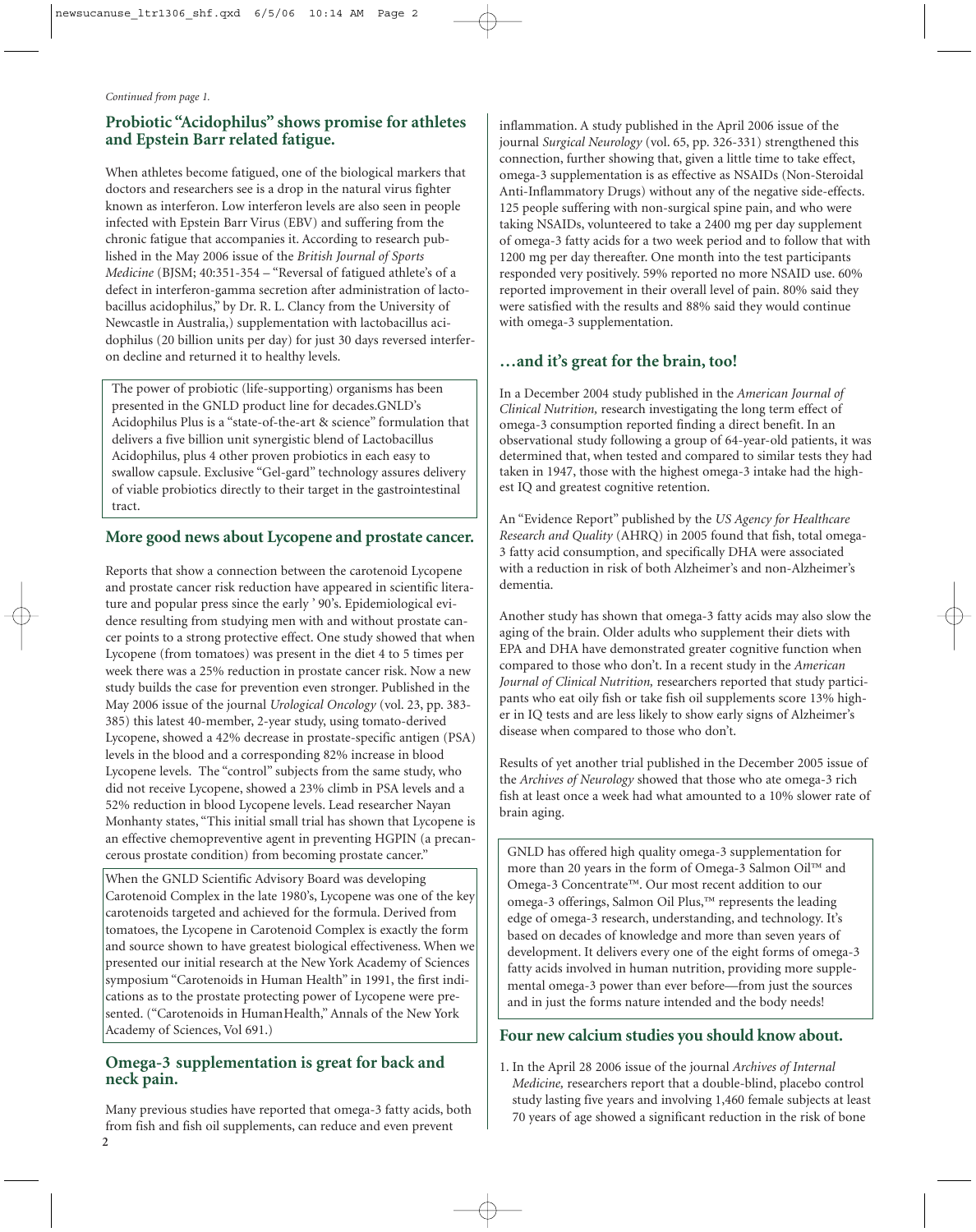fracture and improved bone strength and density for those taking the 1200 mg per day calcium supplement versus those on the placebo.

- 2. In the December 2005 issue of the *Journal of Clinical Endocrinology and Metabolism* (2005; 90: pp. 3153 – 3161), researchers report that teenage boys can increase the mineral content of their bones and increase their height by taking calcium supplements. The study of 143 healthy boys age 16 to 18 separated them into two groups. One group received a 1000 mg per day calcium supplement and the other a placebo. At the end of the twelve month study, the boys receiving the calcium supplement had greater bone density, with the most active boys showing the greatest increase, when compared to the placebo group. Additionally, those boys receiving the calcium supplement also grew by a statistically significant average of .28 inches more.
- 3. In the *American Journal of Medicine* (2005; 118: pp.778-781), researchers report that acid blockers like Prilosec block calcium uptake. Drawn from a randomized, double-blind study of 18 elderly women, the research shows that such anti-acids inhibit the stomachs natural hydrochloric acid production, dramatically reducing calcium absorption by as much as 41%. Because the average American diet contains inadequate levels of calcium, researchers fear our tendency to rely on anti-acids rather than pro-digestives may be causing low calcium uptake and increasing risk of osteoporosis and bone fracture.
- 4. In the December 2005 issue of the *Journal of the American Medical Association* (2005; 294: pp.2336-2341), researchers suggest that assuring adequate vitamin-D intake each day might offer better protection from osteoporosis than calcium. The study,

based on data from 944 healthy subjects in Iceland, showed that those getting the highest vitamin-D levels showed better utilization of calcium, while those getting high calcium alone did not. Their conclusion was that getting a healthy abundance of both was the best course.

GNLD first introduced calcium supplementation in 1964, well before some words— like osteoporosis—were even known to the public. Today GNLD offers a variety of easy, convenient, and effective choices for calcium supplementation, including Chelated Cal-Mag. Based on our unique and exclusive "double amino acid chelation" technique developed by founding Scientific Advisory Board member and world-renowned cancer researcher and toxicologist Dr. Arthur Furst, Chelated Cal-Mag provides calcium and magnesium in their most bioavailable forms and comes with and without vitamin-D. And Vitality Calcium Plus delivers our broad spectrum—synergistic bone mineral supplementation that includes Calcium, Magnesium, Zinc, Copper, and Manganese. Additionally, each recommended serving of our protein supplements GR2 Control® and NouriShake® deliver 35% and 50% of the RDA for calcium.

**Did you know??** Rhubarb is a fruit! It is, at least according to the Indiana State Department of Health. Surprisingly, due to the carotenoids that give it some of its red color, rhubarb is a pretty good source of vitamin-A! Though tart, the stalks are quite tasty, especially when added to something like strawberries. Don't eat the leaves though—they may be beautiful, but they are very poisonous!



## **SAB HAS THE ANSWERS:**

#### **Q. How can Salmon Oil Plus™ have more omega 3 fatty acids than the other omega-3 products and still be in a smaller capsule?**

**A.** By using a unique and exclusive process known as "Molecular differentiation," we can concentrate on specific omega-3 fatty acids while eliminating unnecessary elements.

#### **Q. How much of the fatty acids are from Salmon Oil?**

**A.** Although the percentages of fatty acid sources are considered proprietary, we can tell you the majority does come from salmon and that salmon oil is the single largest ingredient in the product.

### **Q. Why did GNLD use tuna in Salmon Oil Plus?**

**A.** Specific types of fish have specific fatty acid profiles. Tuna is naturally higher in DHA and its DPA precursor, therefore tuna oil was chosen as one of the natural omega-3 sources for the production of UHPO3, our ultra high potency omega-3 fatty acid technology.

#### **Q. Will the glucosamine in Full Motion® cause elevated cholesterol?**

**A.** There is no scientific evidence to support glucosamine negatively affecting cholesterol levels. In fact, GNLD's Full Motion does not contain any ingredients that cause a negative effect on cholesterol levels.

#### **Q. What is molecular differentiation?**

**A.** Molecular differentiation is a technology used to select specific nutrient molecules from fish while eliminating or reducing the other molecules not essential to omega-3 nutrition.

#### **Q. Why are anchovies and sardines used in Salmon Oil Plus?**

**A.** Anchovies and sardines are both naturally higher in EPA and its ETA(3) and ETA precursors. Anchovies and sardines were chosen as the starting point to maximize those omega-3 fatty acid levels.